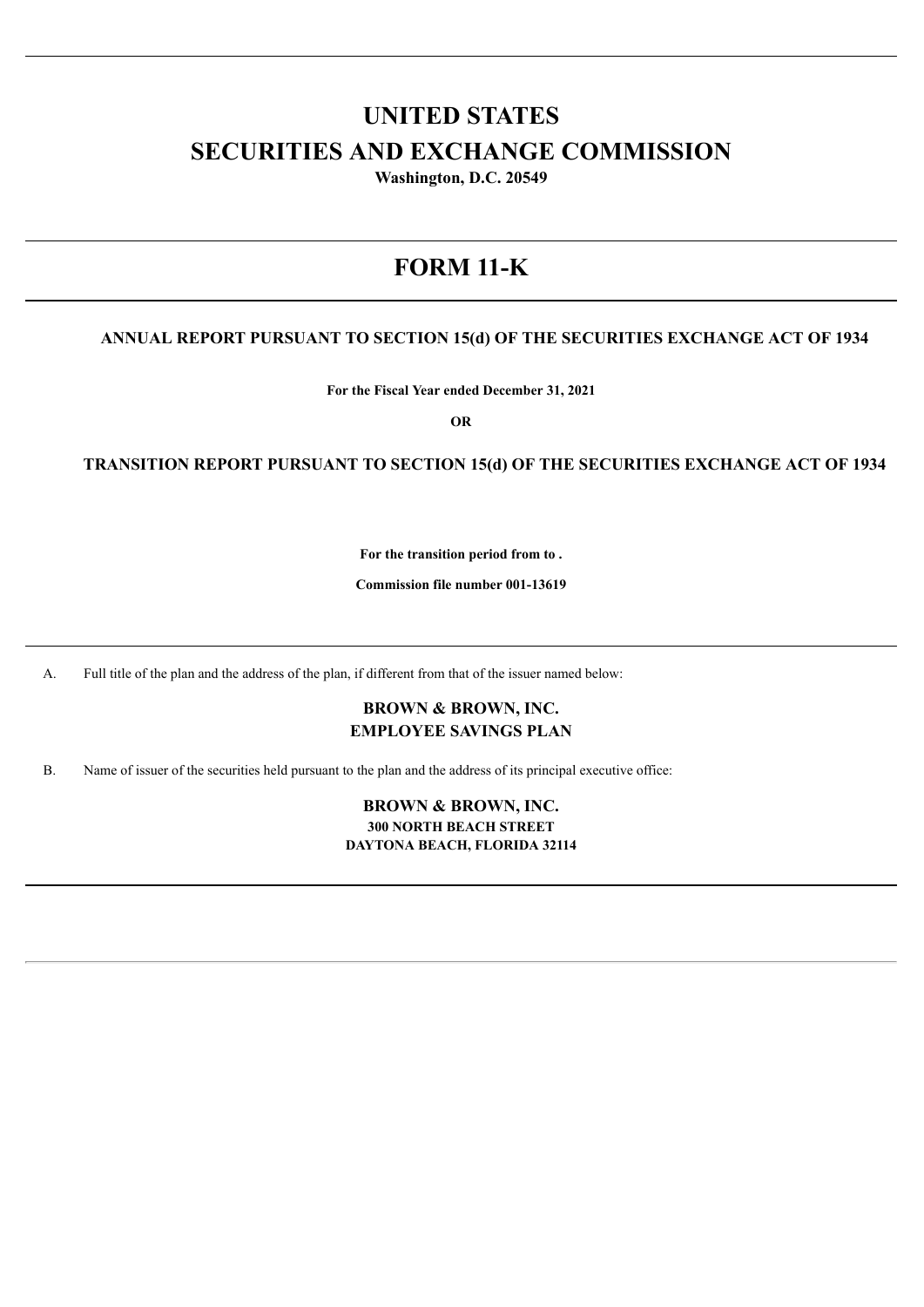## FINANCIAL STATEMENTS AND SUPPLEMENTAL SCHEDULES

## TABLE OF CONTENTS

|                                                                                    | Page             |
|------------------------------------------------------------------------------------|------------------|
| REPORT OF INDEPENDENT REGISTERED CERTIFIED PUBLIC ACCOUNTING FIRM                  | $\overline{3}$   |
| FINANCIAL STATEMENTS:                                                              |                  |
| Statements of Net Assets Available for Benefits                                    | $\overline{5}$   |
| Statement of Changes in Net Assets Available for Benefits                          | $6 \overline{6}$ |
| Notes to Financial Statements                                                      | $\overline{1}$   |
| SUPPLEMENTAL SCHEDULES:                                                            |                  |
| Form 5500, Schedule H, Part IV, Line 4i - Schedule of Assets (Held at End of Year) | 12               |
| Form 5500, Schedule H, Line 4a - Schedule of Delinquent Participant Contributions  | <u>13</u>        |
| <b>SIGNATURE</b>                                                                   | <u>14</u>        |
| <b>EXHIBIT INDEX</b>                                                               | 15               |
|                                                                                    |                  |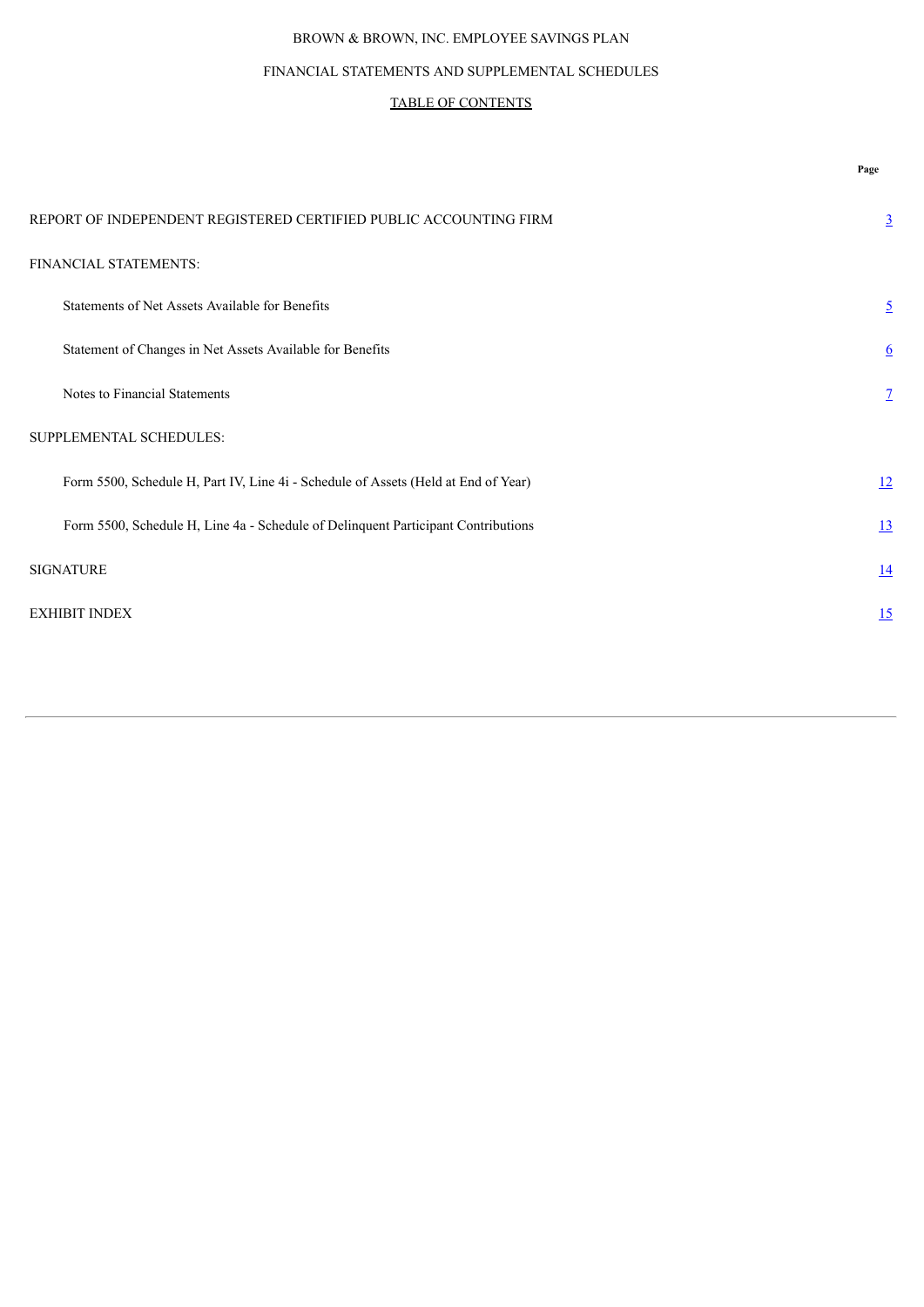# **Report of Independent Registered Certified Public Accounting Firm**

To the Investment Committee, Plan Administrator, and Participants Brown & Brown, Inc. Employee Savings Plan Daytona Beach, Florida

#### **Opinion on the Financial Statements**

We have audited the accompanying statements of net assets available for benefits of the Brown & Brown. Inc. Employee Savings Plan (the Plan) as of December 31, 2021 and 2020, the related statement of changes in net assets available for benefits for the year ended December 31, 2021, and the related notes (collectively, the financial statements). In our opinion, the financial statements present fairly, in all material respects, the net assets available for benefits of the Plan as of December 31, 2021 and 2020, and the changes in net assets available for benefits for the year ended December 31, 2021, in conformity with accounting principles generally accepted in the United States of America.

#### **Basis for Opinion**

These financial statements are the responsibility of the Plan's management. Our responsibility is to express an opinion on the Plan's financial statements based on our audits. We are a public accounting firm registered with the Public Company Accounting Oversight Board (United States) (PCAOB) and are required to be independent with respect to the Plan in accordance with the U.S. federal securities laws and the applicable rules and regulations of the Securities and Exchange Commission and the PCAOB.

We conducted our audits in accordance with the standards of the PCAOB. Those standards require that we plan and perform the audit to obtain reasonable assurance about whether the financial statements are free of material misstatement, whether due to error or fraud. The Plan is not required to have, nor were we engaged to perform, an audit of its internal control over financial reporting. As part of our audits we are required to obtain an understanding of internal control over financial reporting but not for the purpose of expressing an opinion on the effectiveness of the Plan's internal control over financial reporting. Accordingly, we express no such opinion.

Our audits included performing procedures to assess the risk of material misstatement of the financial statements, whether due to error or fraud, and performing procedures that respond to those risks. Such procedures included examining, on a test basis, evidence regarding the amounts and disclosures in the financial statements. Our audits also included evaluating the accounting principles used and significant estimates made by the Plan's management, as well as evaluating the overall presentation of the financial statements. We believe that our audits provide a reasonable basis for our opinion.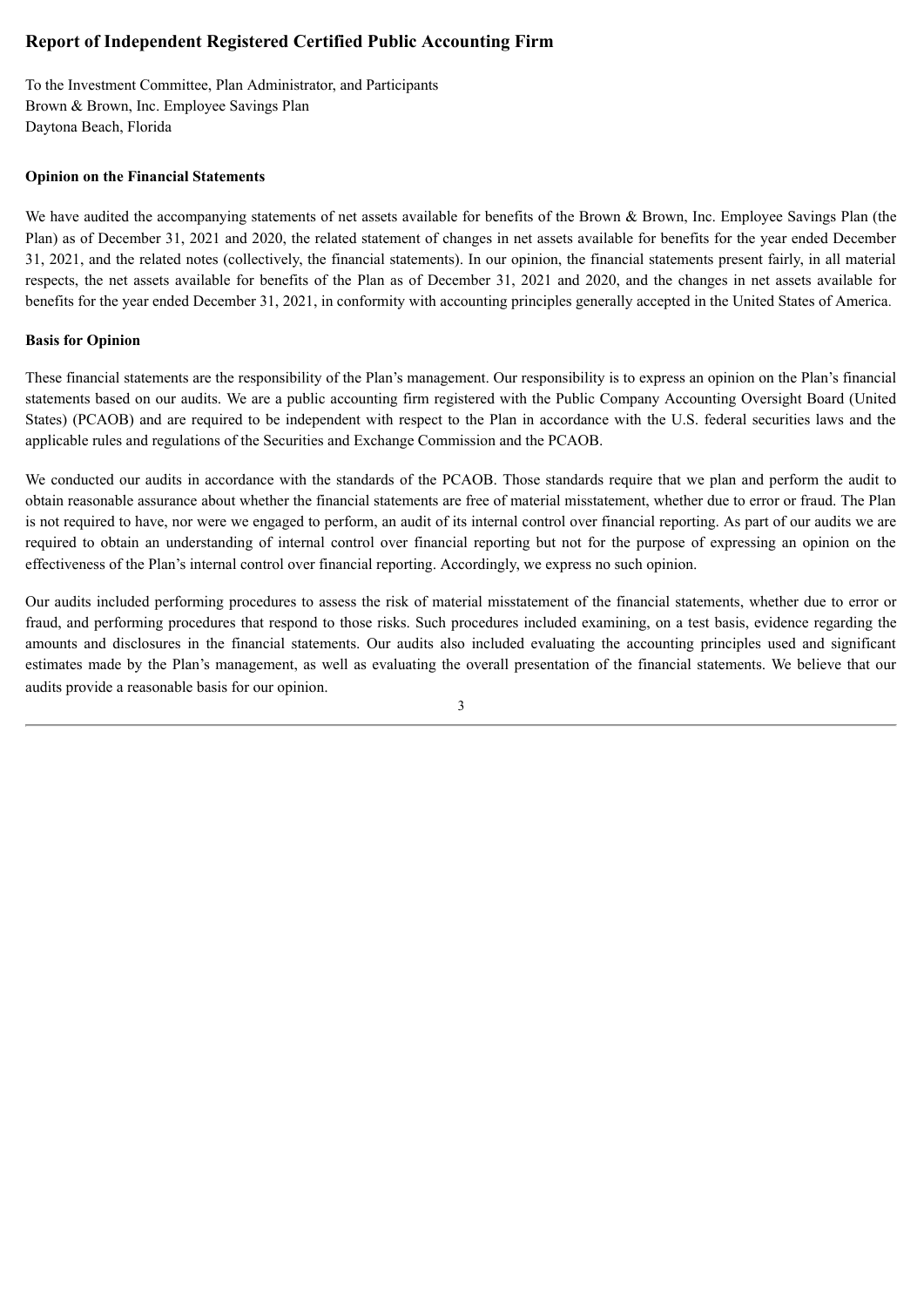#### **Supplemental Information**

The supplemental information in the accompanying supplemental schedule of delinquent participant contributions for the year ended December 31, 2021 and the supplemental schedule of assets (held at end of year) as of December 31, 2021 has been subjected to audit procedures performed in conjunction with the audit of the Plan's financial statements. The supplemental information is presented for the purpose of additional analysis and is not a required part of the financial statements but included supplemental information required by the Department of Labor's Rules and Regulations for Reporting and Disclosure under the Employee Retirement Income Security Act of 1974. The supplemental information is the responsibility of the Plan's management. Our audit procedures included determining whether the supplemental information reconciles to the financial statements or the underlying accounting and other records, as applicable, and performing procedures to test the completeness and accuracy of the information presented in the supplemental information. In forming our opinion on the supplemental information, we evaluated whether the supplemental information, including its form and content, is presented in conformity with the Department of Labor's Rules and Regulations for Reporting and Disclosure under the Employee Retirement Income Security Act of 1974. In our opinion, the supplemental information is fairly stated, in all material respects, in relation to the financial statements as a whole.

/s/ Hancock Askew & Co., LLP

We have served as the Plan's auditor since 2007.

Savannah, Georgia June 16, 2022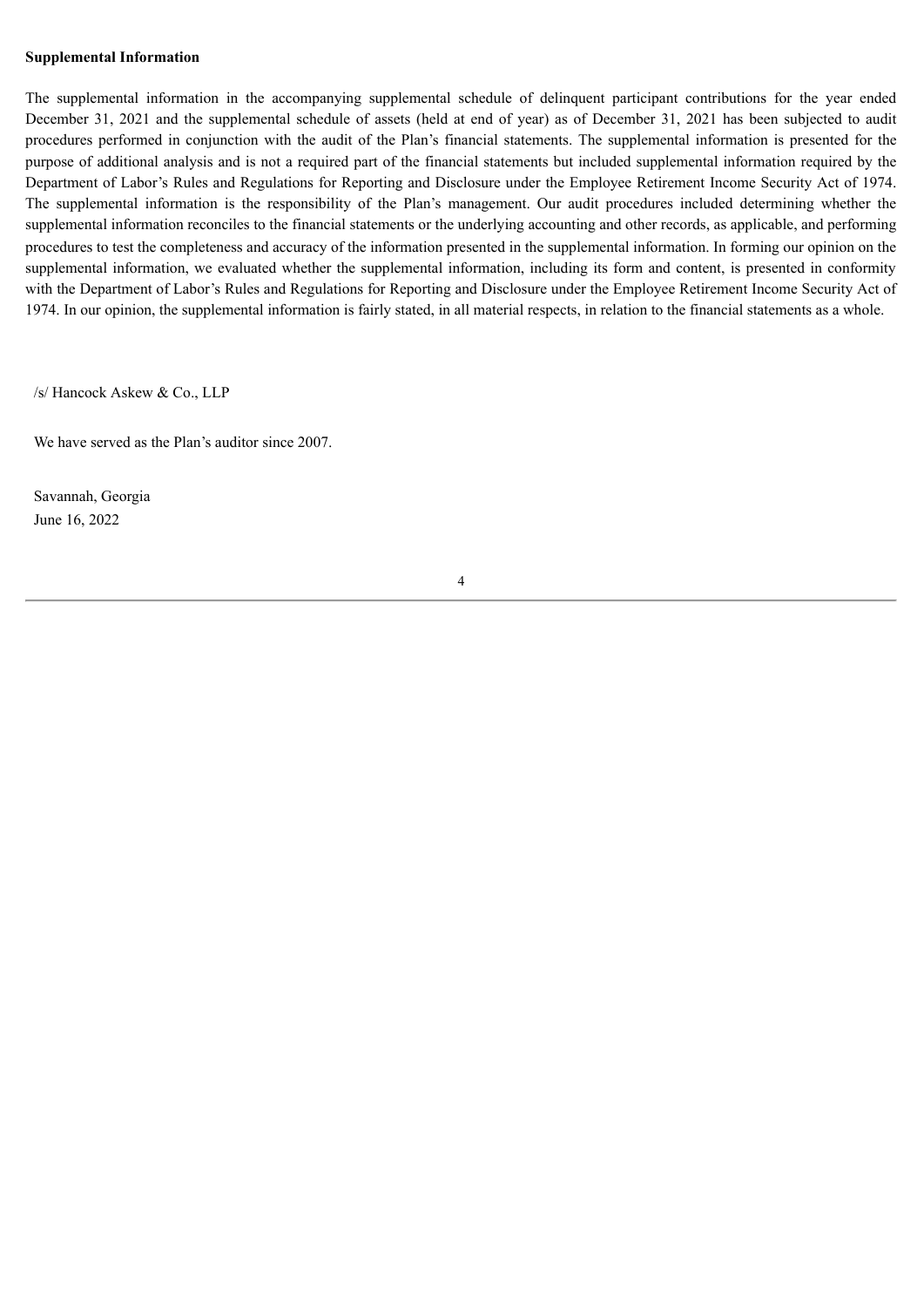# **STATEMENTS OF NET ASSETS AVAILABLE FOR BENEFITS AS OF DECEMBER 31, 2021 AND 2020**

|                                                | 2021          | 2020                |
|------------------------------------------------|---------------|---------------------|
| <b>ASSETS</b>                                  |               |                     |
| <b>CASH</b>                                    | 2             | \$                  |
| <b>INVESTMENTS:</b>                            |               |                     |
| Participant directed—at fair value:            |               |                     |
| Registered investment companies (mutual funds) | 1,201,473,865 | 1,004,828,857       |
| Common collective trust.                       | 76,222,310    | 77,734,101          |
| Employer common stock fund                     | 75,136,504    | 53,359,410          |
| Personal choice retirement account             | 48,465,380    | 37,785,302          |
| Total investments, at fair value               | 1,401,298,059 | 1,173,707,670       |
| <b>RECEIVABLES:</b>                            |               |                     |
| Notes receivable from participants             | 14,849,734    | 15,136,703          |
| <b>Employer contributions</b>                  |               | 1,429,332           |
| Participant contributions                      |               | 84                  |
| Total receivables                              | 14,849,734    | 16,566,119          |
| <b>NET ASSETS AVAILABLE FOR BENEFITS</b>       | 1,416,147,795 | \$<br>1,190,273,791 |

See notes to financial statements.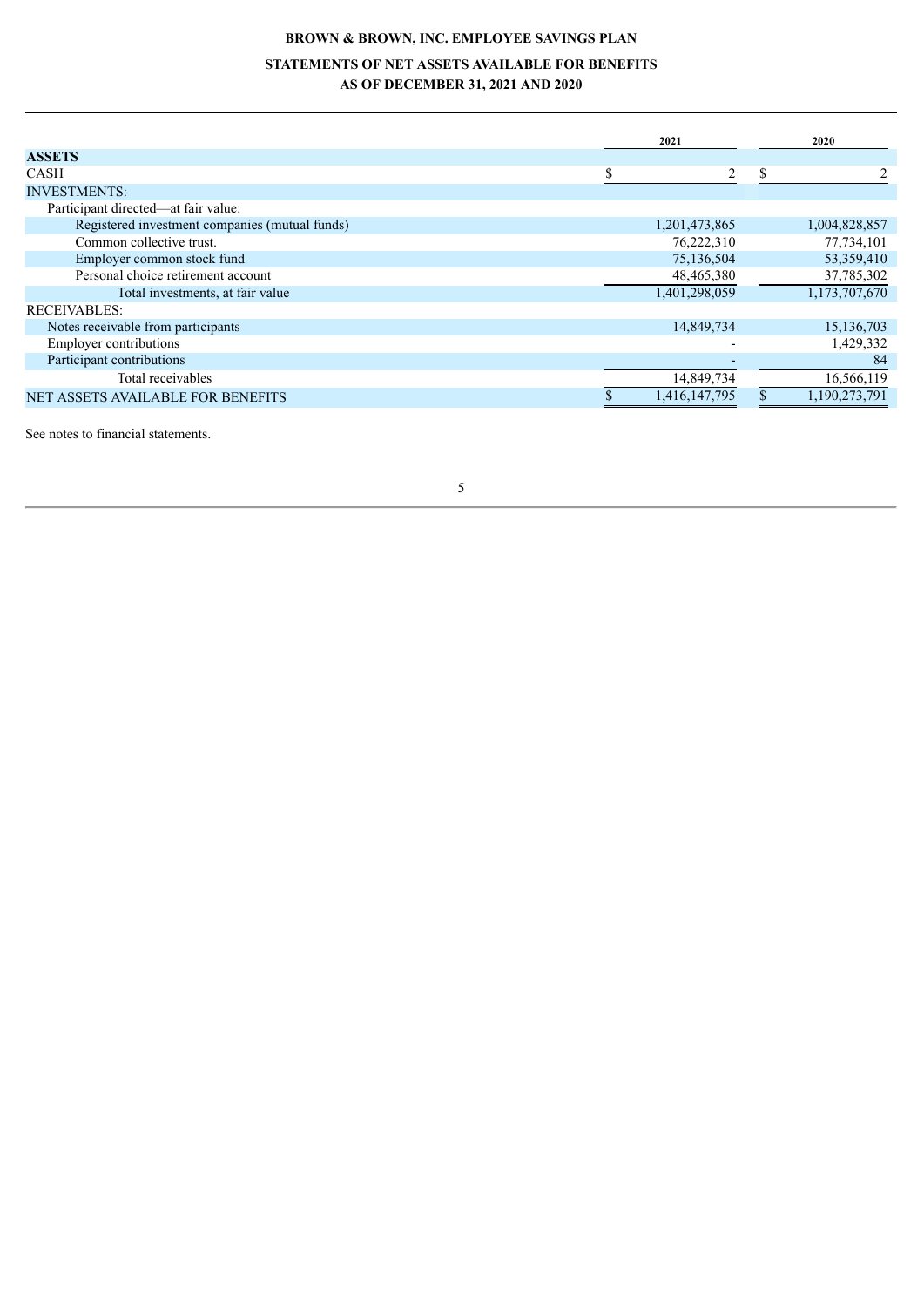# **STATEMENT OF CHANGES IN NET ASSETS AVAILABLE FOR BENEFITS FOR THE YEAR ENDED DECEMBER 31, 2021**

| <b>ADDITIONS TO NET ASSETS:</b>                     |                     |
|-----------------------------------------------------|---------------------|
| Investment income:                                  |                     |
| Dividend income                                     | \$<br>70,999,510    |
| Interest income                                     | 1,184,564           |
| Other income                                        | 5,517,616           |
| Net appreciation in fair value of investments       | 109,805,089         |
| Total investment income                             | 187,506,779         |
| Interest on notes receivable from participants      | 705,570             |
| Contributions:                                      |                     |
| Participants                                        | 67,450,761          |
| Employer                                            | 33,474,631          |
| Rollovers from other qualified plans                | 23,008,571          |
| Total contributions                                 | 123,933,963         |
| Total additions                                     | 312,146,312         |
| <b>DEDUCTIONS FROM NET ASSETS:</b>                  |                     |
| Benefits paid to participants                       | 85,350,424          |
| Administrative expenses                             | 921,884             |
| <b>Total deductions</b>                             | 86,272,308          |
| NET INCREASE IN ASSETS AVAILABLE FOR BENEFITS       | 225,874,004         |
| NET ASSETS AVAILABLE FOR BENEFITS-Beginning of year | 1,190,273,791       |
| NET ASSETS AVAILABLE FOR BENEFITS -End of year      | \$<br>1,416,147,795 |

See notes to financial statements.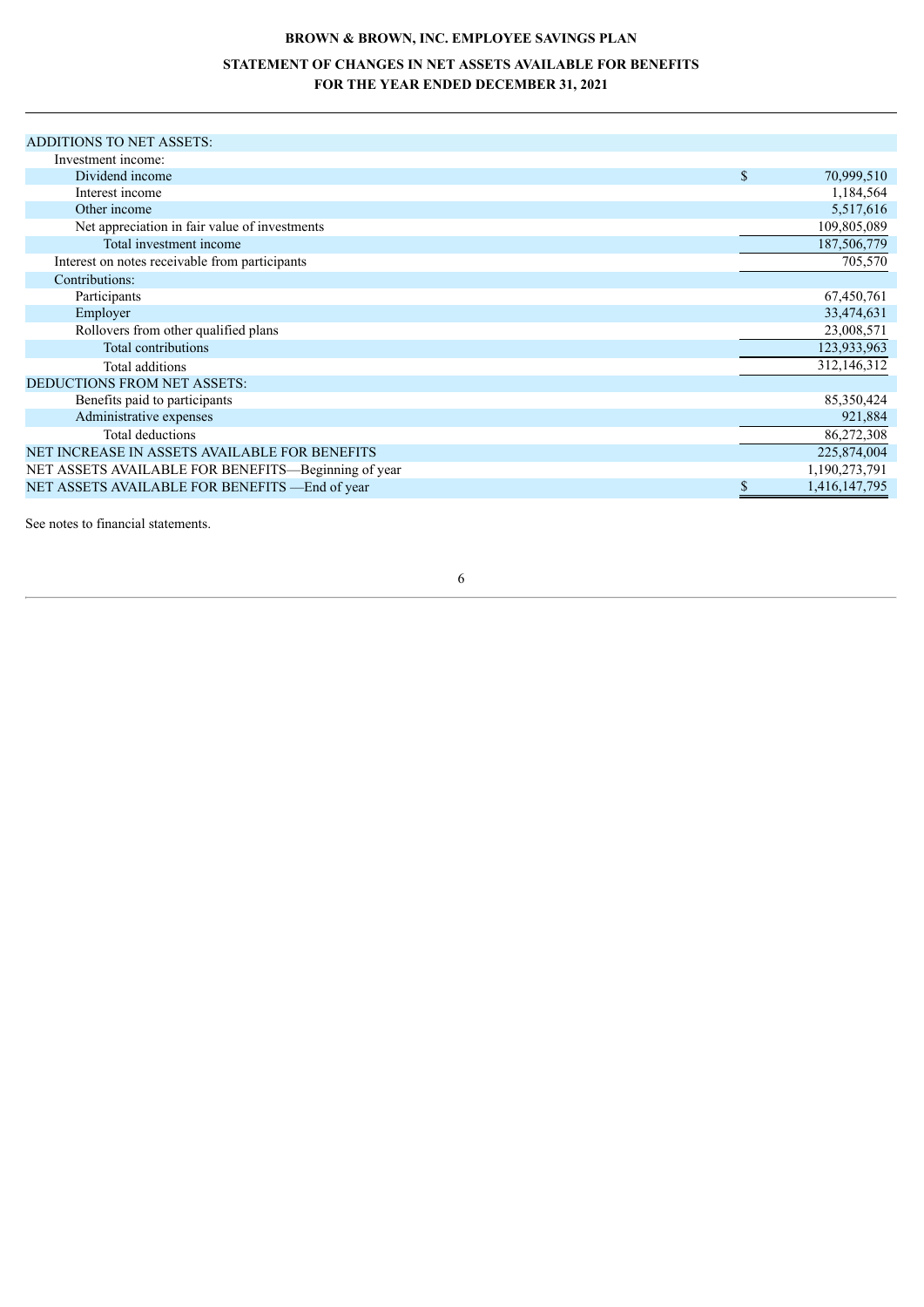# **BROWN & BROWN, INC. EMPLOYEE SAVINGS PLAN NOTES TO FINANCIAL STATEMENTS**

#### **AS OF DECEMBER 31, 2021 AND 2020, AND FOR THE YEAR ENDED DECEMBER 31, 2021**

#### **1. DESCRIPTION OF THE PLAN**

The following brief description of the Brown & Brown, Inc. Employee Savings Plan (the "Plan") is provided for general information purposes only. Participants should refer to the Plan document for a more complete description of the Plan's provisions.

*General* - The Plan is a defined contribution plan. Substantially all employees who are at least 18 years of age and who are expected to complete a year of service (1,000 hours) are eligible to participate in the Plan effective the first full payroll period after one month of service. The Plan is intended to assist Brown & Brown, Inc. and its subsidiaries (the "Employer") in its efforts to attract and retain employees by enabling eligible employees who are U.S. citizens with the opportunity to invest a portion of their annual compensation in the Plan, augmented by employer contributions, to supplement the employees' retirement income. The Plan is subject to the provisions of the Employee Retirement Income Security Act of 1974, as amended ("ERISA").

*Administration* - The Plan is administered by a designated Plan Administrator (the "Administrator"), which has been appointed by the Board of Directors (the "Board") of the Employer. Information about the Plan document, such as provisions for allocations to participants' accounts, vesting, benefits and withdrawals, is contained in the Summary Plan Description. Copies of this document are available on the employee benefits website accessible to employees of the Employer or from the Administrator. Schwab Retirement Plan Services, Inc. ("Schwab") serves as the recordkeeper of the Plan and, effective January 1, 2020, Charles Schwab Trust Bank (the "Trustee") serves as the trustee of the Plan. Prior to January 1, 2020, Charles Schwab Bank served as the trustee of the Plan.

*Contributions* - The Plan permits participants to contribute up to 70% of their eligible compensation to the Plan, subject to statutory limitations. The Employer makes a fully vested safe harbor matching contribution for each participant equal to the sum of (1) 100% of the participant's elective deferrals up to 3% of compensation for the allocation period, plus (2) 50% of the participant's elective deferrals that exceed 3% of compensation for the allocation period, but do not exceed 5% of compensation for the allocation period.

The Plan permits the Board to authorize discretionary additional matching contributions and/or discretionary profit-sharing contributions. No additional matching contributions and/or profit-sharing contributions were made for the 2021 plan year.

*Vesting* - Participants are immediately vested in their voluntary contributions plus actual earnings thereon. Participants are immediately vested in the Employer safe harbor matching contributions made pursuant to the formula described above. Vesting in any discretionary additional Employer matching contributions and discretionary profit-sharing contributions are based on years of credited service and are subject to the following vesting schedule:

| <b>Years of Credited</b><br><b>Service</b> | <b>Vested Interest</b> |
|--------------------------------------------|------------------------|
| Less than 1                                | $0\%$                  |
|                                            | 20                     |
|                                            | 40                     |
|                                            | 60                     |
|                                            | 80                     |
| 5 or more                                  | 100                    |

In accordance with Internal Revenue Service regulations, the Plan provides that the forfeited balances of terminated participants' non-vested accounts may be used to reduce the Employer's safe harbor matching contributions and offset Plan expenses. As of December 31, 2021 and 2020, forfeited employee amounts available to offset future Employer contributions and to offset future Plan expenses totaled approximately \$0 and \$1,295, respectively. For the 2021 Plan year, forfeitures of \$81,350 were used to offset Employer contributions and Plan expenses.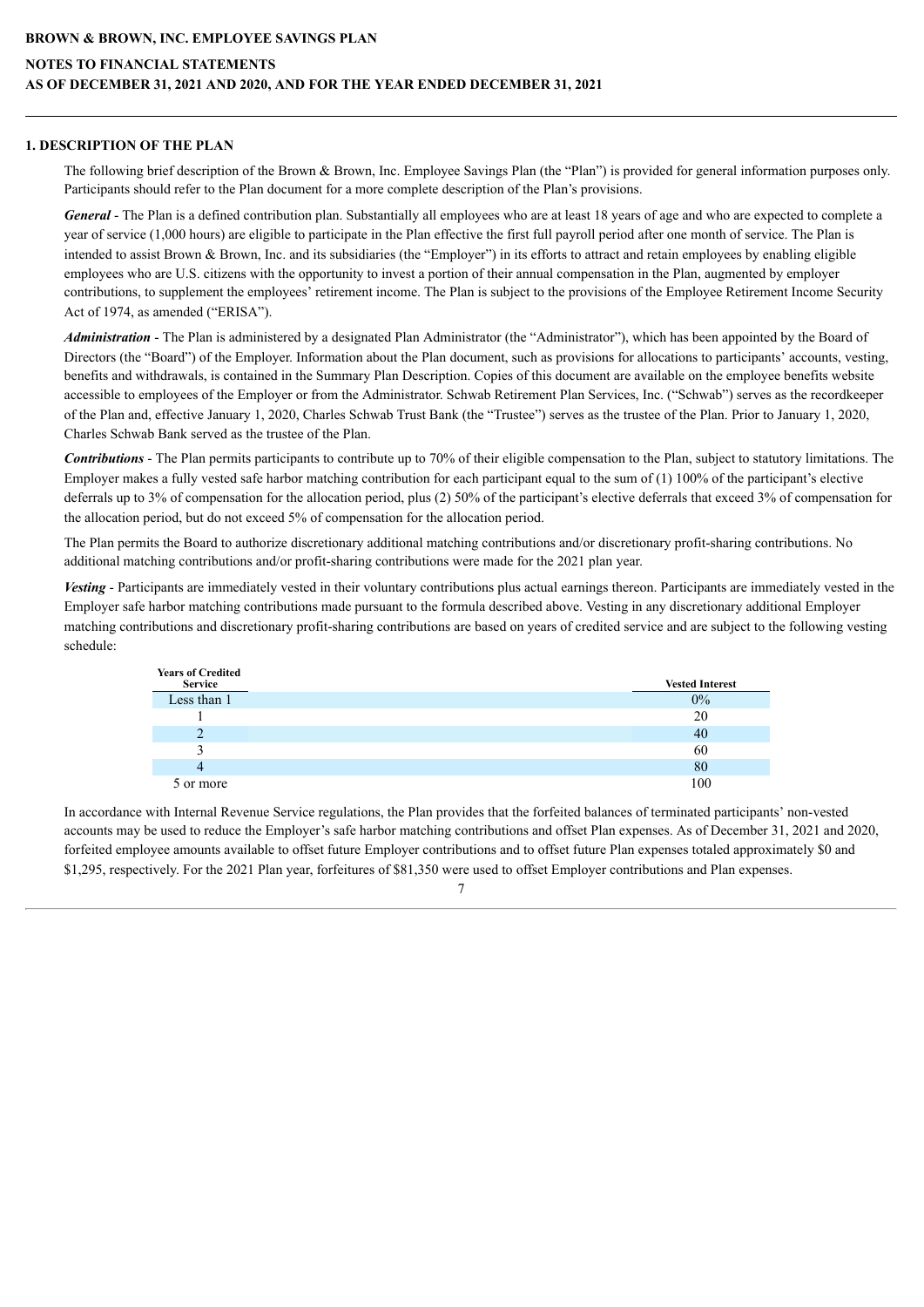*Benefit Payments* - Benefits under the Plan are payable upon normal (after age 65) or early (after age 59-1/2) retirement, death, disability, severe financial hardship or termination of service and are based on the vested balance in the participant's account. Distributions of vested account balances will be made in the form of a single lump-sum payment or in some other optional form of payment, as defined in the Plan. If the participant's vested account is \$5,000 or less, the participant will be prompted to distribute his or her funds to another qualified plan in a timely fashion or be subject to an immediate lump-sum distribution.

*Investment Income and Expenses* - Each participant's account shall be allocated the investment income and expenses of each fund based on the value of each participant's account invested in each fund, in proportion to the total value of all accounts in each fund, taking into consideration any contributions to or distributions from the participant's account in each fund. General expenses of the Plan that are not paid by the Employer and are not attributable to any particular fund shall be allocated among participants' accounts in proportion to the value of each account, taking into consideration each participant's contributions and distributions.

The agreement between the Trustee and the Plan includes a revenue-sharing arrangement, whereby the Trustee shares revenue generated by the Plan in excess of the Trustee's fee. These deposits are included in the "Other Income" amount in the Statement of Changes to Net Assets Available for Benefits. These funds are used to pay other Plan expenses, with any remaining amounts being reallocated to participants. During 2021, revenue of \$267,602 was deposited into the Plan related to this revenue-sharing arrangement. At December 31, 2021 and 2020, \$117,201 and \$142, respectively, was available to be reallocated or pay Plan expenses. For the Plan year ended December 31, 2021, Plan expenses of approximately \$151,953 were paid by these funds.

*Notes Receivable from Participants* - A participant may borrow from his or her own account a minimum of \$1,000, up to a maximum equal to the lesser of: (a) \$50,000 or (b) 50% of the participant's vested account balance. Participants may not have more than two loans outstanding at any time, with a limited exception for grandfathered outstanding loans transferred to the Plan as a result of mergers of plans maintained by acquired companies. Loans, which are repayable each pay period for periods ranging generally up to five years (and up to 15 years for the purchase of a principal residence), are collateralized by a security interest in the borrower's vested account balance. The loans bear interest at the prime rate plus 1%, determined at the time the loan is approved. As of December 31, 2021, interest rates applicable to such loans ranged from 3.25% to 9.25%.

#### **2. SIGNIFICANT ACCOUNTING POLICIES**

*Use of Estimates* - The preparation of the financial statements in accordance with accounting principles generally accepted in the United States of America (U.S. GAAP) requires management to make estimates and assumptions that affect the reported amounts of net assets available for benefits and changes therein. Actual results could differ from those estimates.

**Basis of Accounting** - The accompanying financial statements of the Plan are presented on the accrual basis of accounting in accordance with U.S. GAAP.

*Notes Receivable from Participants* - Notes receivable from participants are recorded at their unpaid principal balance plus any accrued but unpaid interest. Interest income is recorded on the accrual basis. Related fees are recorded as administrative expenses and are expensed when they are incurred. No allowance for credit losses was recorded as of December 31, 2021 or 2020. Defaulted participant loans are reclassified as distributions based upon the terms of the Plan document.

*Benefit Payments* - Benefit payments are recorded when paid.

*Administrative Expenses* - All investment-related expenses are charged against the Plan's earnings or are paid by the Plan. Administrative expenses for recordkeeping, accounting and legal are paid by the Plan. All other expenses are paid by the Employer.

*Valuation of Investments and Income Recognition* - The Plan's investments are stated at fair value. Fair value of financial instruments is what would be received to sell an asset or paid to transfer a liability in an orderly transaction between market participants at the measurement date. See Note 3 for discussion of fair value measurements. The Plan's investments in money market funds, mutual funds and the personal choice retirement account, which includes investments in mutual funds and common stock, are stated at fair value based on quoted market prices at year-end. The fair value of the Brown & Brown stock fund is measured using the unit value calculated from the observable market price of the stock plus the cost of the short-term investment fund, which approximates fair value. The fair value of the common collective trust account is based upon the net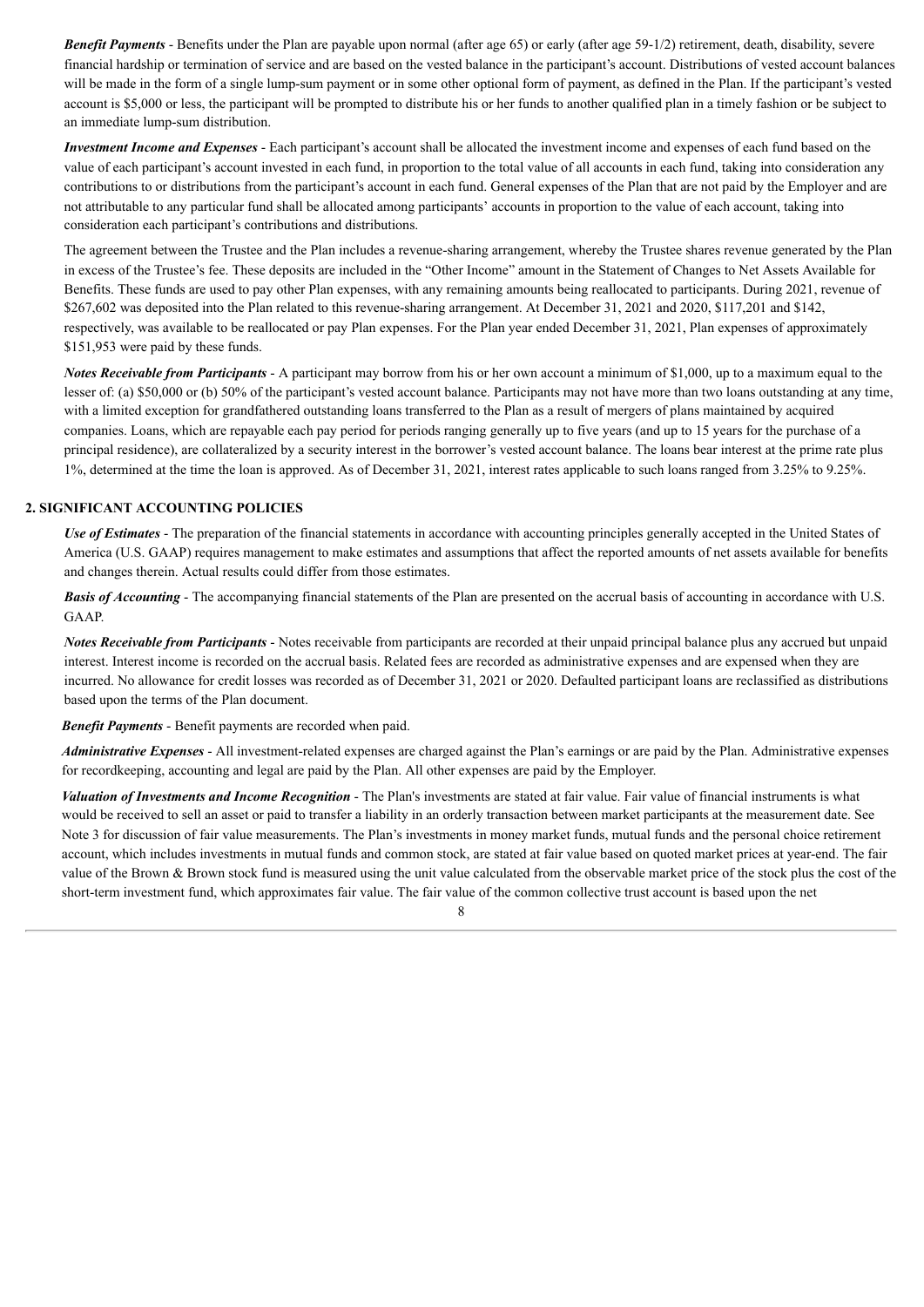asset value ("NAV") of the fund's underlying assets less its liabilities. The NAV, as provided by the trustee, is used as a practical expedient to estimate fair value.

Purchases and sales of securities are recorded on a trade-date basis. Interest income is recorded on an accrual basis. Dividends are recorded on the ex-dividend date. Net appreciation (depreciation) includes the Plan's gains and losses on investments bought and sold, as well as investments held during the year.

#### **3. INVESTMENTS**

*Fair Value Measurements* - The Plan adopted a fair value measurement method that establishes a fair value hierarchy which prioritizes the inputs to valuation techniques used to measure fair value. The hierarchy gives the highest priority to unadjusted quoted prices in active markets for identical assets or liabilities (Level 1 measurements) and the lowest priority to unobservable inputs (level 3 measurements). The three levels of the fair value hierarchy are described below:

Level 1 - Unadjusted quoted prices in active markets that are accessible at the measurement date for identical, unrestricted assets or liabilities;

Level 2 - Quoted prices in markets that are not considered to be active or financial instruments for which all significant inputs are observable, either directly or indirectly;

Level 3 - Prices or valuations that require inputs that are both significant to the fair value measurement and unobservable.

The fair values estimated and derived from each fair value calculation may not be indicative of net realizable value or reflective of future fair values. Furthermore, while the Plan believes its valuation methods are appropriate and consistent with those utilized by other market participants, the use of different methodologies or assumptions to determine the fair value of certain financial instruments could result in a different fair value measurement at the reporting date.

The following tables set forth, by level, the fair value hierarchy of the Plan investment assets and investment liabilities as of December 31, 2021 and 2020. As required by Accounting Standards Codification Topic 820-Fair Value Measurement and Disclosures, assets and liabilities are classified in their entirety based on the lowest level of input that is significant to the fair value measurement.

|                                                 |                 | <b>Investment Assets at Fair</b><br>Value as of December 31, 2021 |         |               |
|-------------------------------------------------|-----------------|-------------------------------------------------------------------|---------|---------------|
|                                                 | <b>Level 1</b>  | <b>Level 2</b>                                                    | Level 3 | <b>Total</b>  |
| Registered investment companies (mutual funds); | \$1,201,473,865 | $\overline{\phantom{0}}$                                          |         | 1,201,473,865 |
| Employer common stock fund                      |                 | 75,136,504                                                        |         | 75,136,504    |
| Personal choice accounts                        | 48,465,380      |                                                                   |         | 48,465,380    |
| Total investments in hierarchy                  | \$1,249,939,245 | 75,136,504                                                        |         | 1,325,075,749 |
|                                                 |                 |                                                                   |         |               |
| Common collective trust, measured at NAV*       |                 |                                                                   |         | 76,222,310    |
| Total investments at fair value                 |                 |                                                                   |         | 401,298,059   |

|                                                 |                 |   | <b>Investment Assets at Fair</b><br>Value as of December 31, 2020 |         |               |
|-------------------------------------------------|-----------------|---|-------------------------------------------------------------------|---------|---------------|
|                                                 | <b>Level 1</b>  |   | Level 2                                                           | Level 3 | Total         |
| Registered investment companies (mutual funds); | \$1,004,828,857 | S | ۰                                                                 |         | 1,004,828,857 |
| Employer common stock fund                      |                 |   | 53,359,410                                                        |         | 53,359,410    |
| Personal choice accounts                        | 37,785,302      |   |                                                                   |         | 37,785,302    |
| Total investments in hierarchy                  | \$1,042,614,159 |   | 53.359.410                                                        |         | .095.973.569  |
|                                                 |                 |   |                                                                   |         |               |
| Common collective trust, measured at NAV*       |                 |   |                                                                   |         | 77,734,101    |
| Total investments at fair value                 |                 |   | $\overline{\phantom{0}}$                                          |         | .173,707,670  |

\*Certain investments that are measured at fair value using the NAV per share (or its equivalent) practical expedient have not been categorized in the fair value hierarchy. The fair value amounts presented in this table are intended to permit reconciliation of the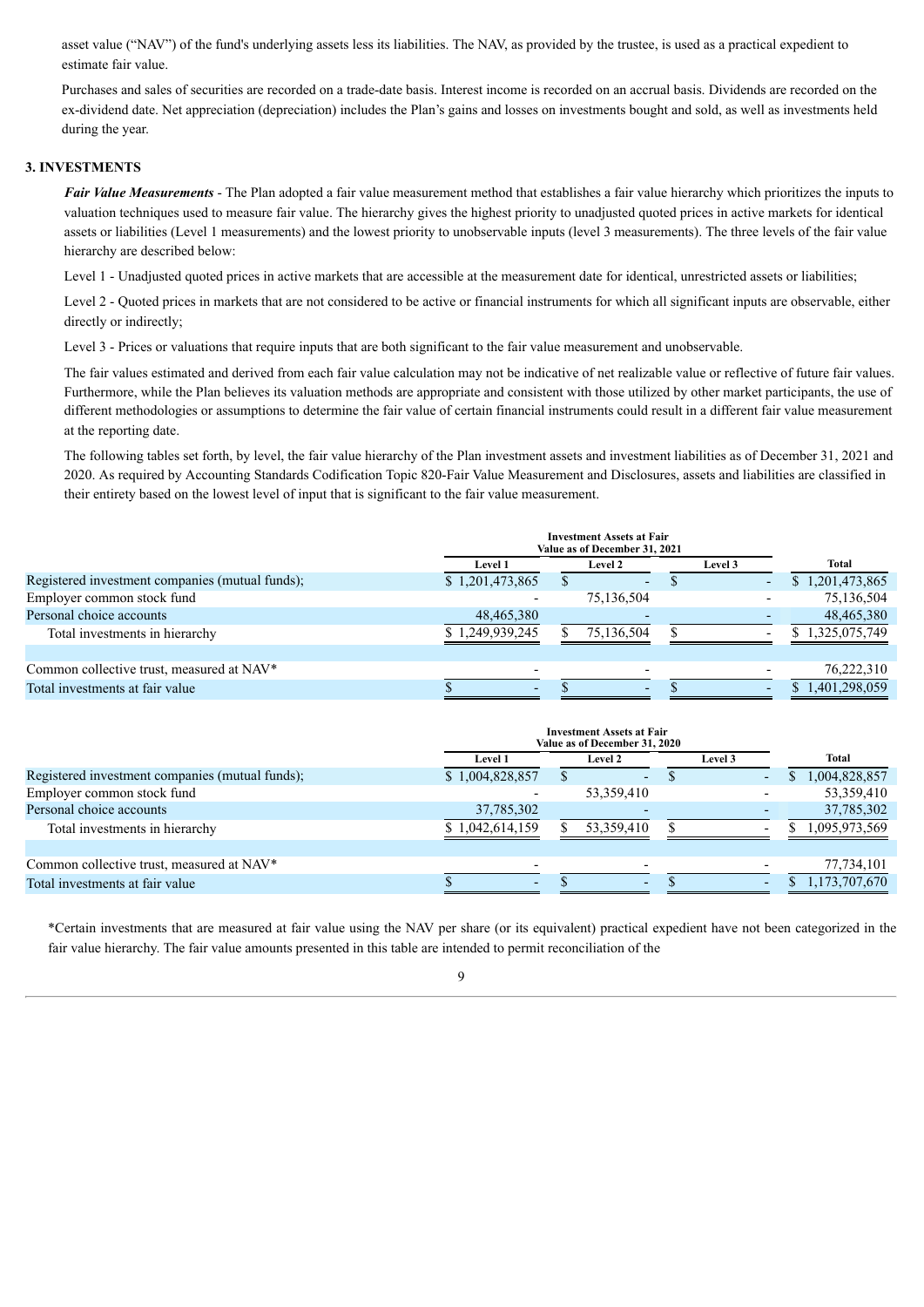fair value hierarchy to the amounts presented in the Statement of Net Assets Available for Benefits. The following table summarizes investments measured at fair value based on NAV per share as of December 31, 2021 and 2020, respectively.

|                         | <b>Fair Value 12/31/2021</b> | Fair | <b>Value 12/31/2020</b> | ™nfunded<br>:ommitments | requency ו<br>Kedemntion<br>(if currently eligible) | <b>Redemption Notice</b><br>Period |
|-------------------------|------------------------------|------|-------------------------|-------------------------|-----------------------------------------------------|------------------------------------|
| Common collective trust | 76.                          |      | 4.101<br>'34            | None                    | Daily                                               | months                             |

*Risks and Uncertainties and Concentrations-Investments* - The Plan invests in various investment securities. The Vanguard Institutional Index Instl Pl Fund represents approximately 17.8% and 16.1% of the Plan's total investments at December 31, 2021 and 2020 respectively. Investment securities are exposed to various risks such as interest rate, market, and credit risks. Due to the level of risk associated with certain investment securities, it is at least reasonably possible that changes in the values of investment securities will occur in the near term and that such changes could materially affect participants' account balances and the amounts reported in the statements of net assets available for benefits.

#### **4. INVESTMENT PROGRAMS**

As of December 31, 2021, contributions to the Plan were invested in one or more investment fund options, including money market funds, mutual funds, a common collective trust fund, and an Employer stock fund, at the direction of each participant. The Plan also allows participants to invest in the Charles Schwab & Co. Personal Choice Retirement Account, which enables participants to self-direct their money into a full range of investment options, including individual stocks and bonds, as well as allowing access to over 8,000 additional mutual funds/ETF's.

One investment in the Plan is a common collective trust account managed by Wells Fargo Bank called the Stable Return Fund G (the "Stable Return Fund"), which invests in a variety of investment contracts such as guaranteed investment contracts ("GICs") issued by insurance companies and other financial institutions and other investment products (such as separate account contracts and synthetic GICs) with similar characteristics. The Stable Return Fund investment in each contract is presented at fair value. The fair value of a GIC is based on the present value of future cash flows using the current discount rate. The fair value of a security-backed contract includes the value of the underlying securities and the value of the wrapper contract. The fair value of a wrapper contract, which is provided by a security-backed contract issuer, is the present value of the difference between the current wrapper fee and the contracted wrapper fee.

#### **5. PARTY-IN-INTEREST TRANSACTIONS**

The Plan's investments include the Brown & Brown, Inc. common stock fund, which represents party-in-interest transactions that qualify as exempt prohibited transactions. Additionally, through the personal choice retirement account, certain investments are managed by affiliates of the Trustee of the Plan.

The Plan issues notes to participants, which are secured by the balances in the participants' accounts. These transactions qualify as party-in-interest transactions.

#### **6. PLAN TERMINATION**

Although it has not expressed any intent to do so, the Employer may terminate the Plan at any time, either wholly or partially, by notice in writing to the participants and the Trustee. Upon termination, the rights of participants in their accounts will become 100% vested. The Employer may temporarily discontinue contributions to the Plan, either wholly or partially, without terminating the Plan.

#### **7. FEDERAL INCOME TAX STATUS**

The Plan has received a favorable determination letter from the Internal Revenue Service dated November 16, 2015, relating to the qualification of the Plan under Section 401(a) of the IRC. The Plan's management believes that the Plan is designed and is currently being operated in compliance with applicable requirements of the IRC and regulations issued thereunder and, therefore, believes the Plan, as amended and restated, is qualified and the related trust is tax exempt.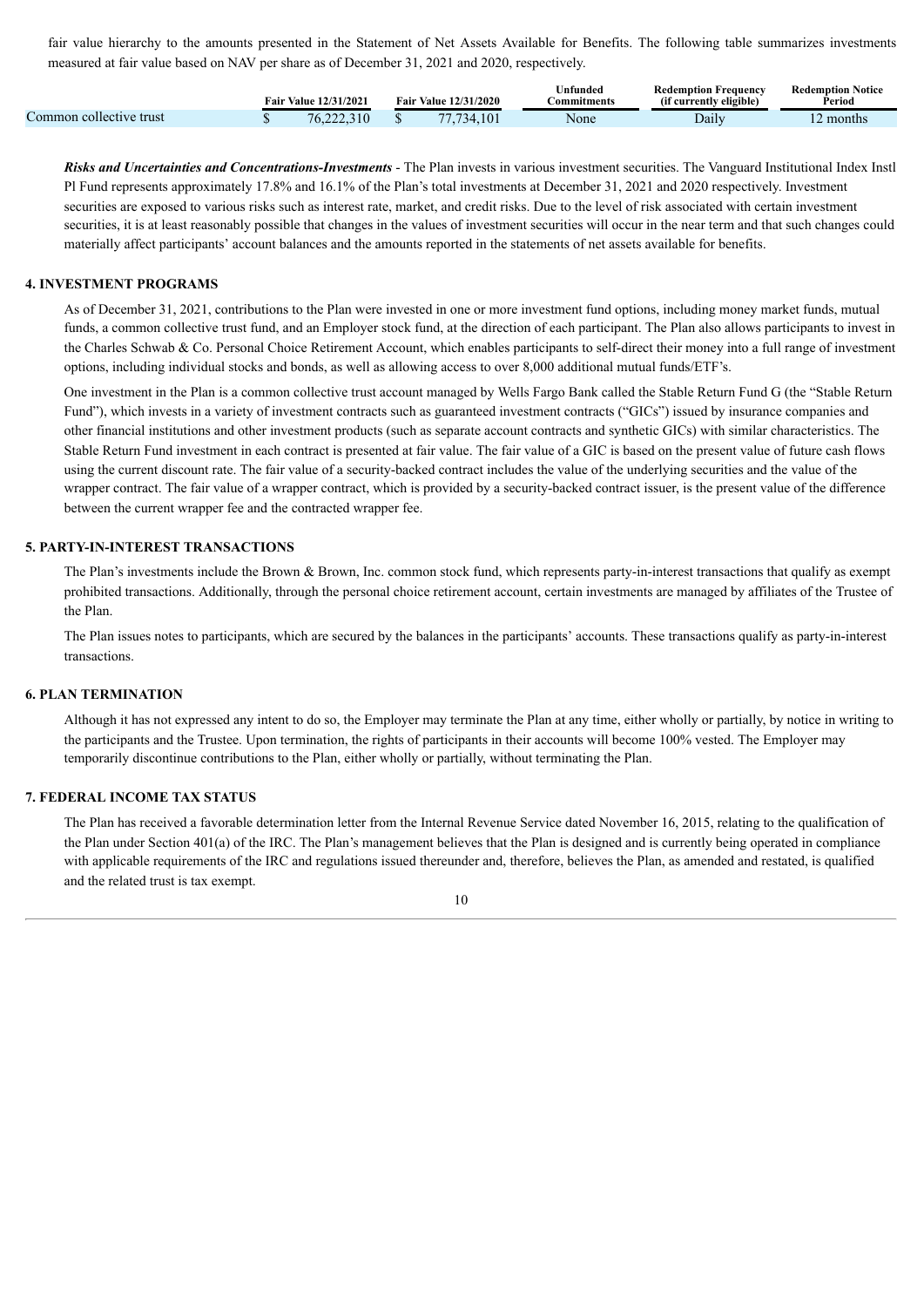U.S. GAAP requires Plan management to evaluate uncertain tax positions taken by the Plan. The financial statement effects of a tax position are recognized when the position is more likely than not, based on the technical merits, to not be sustained upon examination by the IRS. The Plan Administrator has analyzed the tax positions taken by the Plan, and has concluded that as of December 31, 2021, there are no uncertain positions taken or expected to be taken. The Plan has recognized no interest or penalties related to uncertain tax positions. The Plan is subject to routine audits by taxing jurisdictions. There are currently no audits for any tax periods in progress.

### **8. DELINQUENT PARTICIPANT CONTRIBUTIONS**

As reported on the supplemental Schedule of Delinquent Participant Contributions (Schedule H, Line 4a), withheld participant contributions from one payroll date in 2020 were not remitted to the trust within the time frame specified by the Department of Labor's plan asset regulation (29 CFR 2510.3-102), thus constituting a nonexempt prohibited transaction between the Plan and the Employer for the period January 21, 2020 to August 19, 2021. The delinquent participant contribution was corrected in August 2021. As a consequence of the delinquent participant contributions, the Employer remitted \$1.04 of lost earnings to the plan. The accompanying Schedule of Delinquent Participant Contributions discloses this transaction in accordance with the DOL's Rules and Regulations for Reporting and Disclosure under ERISA.

#### **9. SUBSEQUENT EVENTS**

The Plan has evaluated, for consideration of recognition or disclosure, subsequent events that have occurred through the date of issuance, June 16, 2022, and has determined that, no significant events occurred after December 31, 2021, but prior to the issuance of these financial statements, that would have a material impact on its financial statements.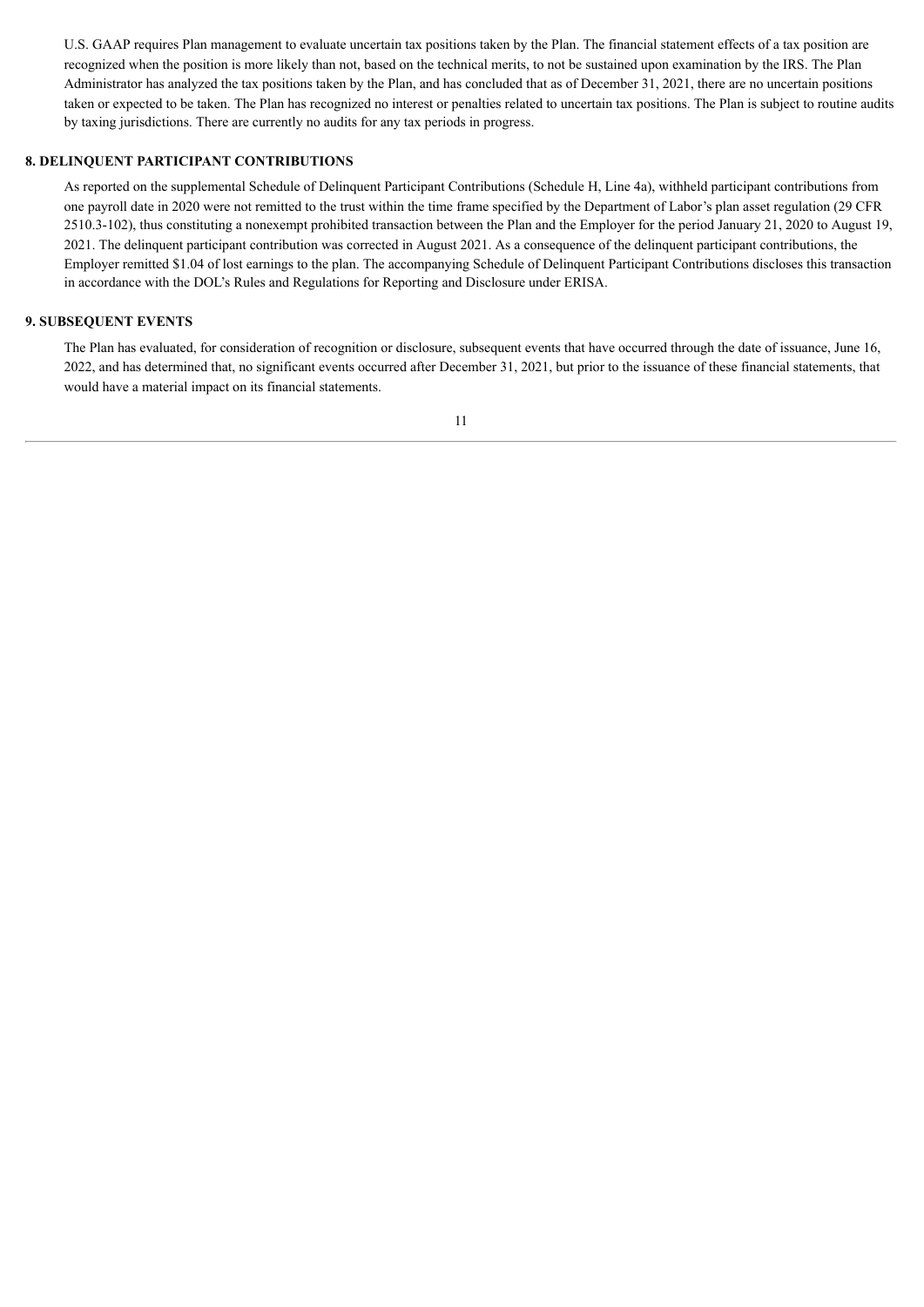# **BROWN & BROWN, INC. EMPLOYEE SAVINGS PLAN SCHEDULE H, PART IV, Line 4i- SCHEDULE OF ASSETS (HELD AT END OF YEAR) EIN #59-0864469 PLAN #002 DECEMBER 31, 2021**

| (a)                   | (b)                                 | (c)<br>Description of Investment: Including Maturity Date, Rate of Interest, | (d)                      |                         | (e)                                                 |
|-----------------------|-------------------------------------|------------------------------------------------------------------------------|--------------------------|-------------------------|-----------------------------------------------------|
| <b>Type</b><br>$\ast$ | <b>Identity of Issuer</b><br>Schwab | <b>Collateral, Par or Maturity Value</b>                                     | Cost<br>$* *$            | $\mathbf S$             | <b>Current Value</b><br>$\mathcal{D}_{\mathcal{L}}$ |
|                       | American Beacon                     | Government Money Inv                                                         | $\ast\ast$               |                         |                                                     |
|                       |                                     | Small Cap Value Fund                                                         | $**$                     |                         | 20,953,397                                          |
|                       | <b>American Funds</b>               | Europacific Growth Fund                                                      | **                       |                         | 44,994,401                                          |
|                       | Dodge & Cox                         | <b>Income Fund</b>                                                           |                          |                         | 110,027,640                                         |
|                       | Harbor                              | Capital Appreciation Fund                                                    | $**$                     |                         | 134,425,678                                         |
|                       | Washington Mutual                   | Growth and Income Fund                                                       | $**$                     |                         | 125,036,791                                         |
|                       | JP Morgan                           | Mid Cap Value Fund                                                           | $***$                    |                         | 25,311,899                                          |
|                       | Loomis Sayles                       | Small Cap Growth Fund                                                        | $* *$                    |                         | 21,532,197                                          |
|                       | Principal                           | Diversified Real Fund                                                        | $**$                     |                         | 1,637,823                                           |
|                       | <b>MFS</b>                          | Intl Diversification Cl R6 Value Fund                                        | **                       |                         | 57,986,912                                          |
|                       | MassMutual                          | Select Mid Cap Growth I Fund                                                 | $***$                    |                         | 21,371,205                                          |
|                       | Vanguard                            | Institutional Index Instl Pl Fund                                            | $* *$                    |                         | 251,169,072                                         |
|                       | Vanguard                            | Inflation-Protected Security Investors Fund                                  | $***$                    |                         | 26,785,099                                          |
|                       | Vanguard                            | Mid Cap Index Fund                                                           | $* *$                    |                         | 39,406,486                                          |
|                       | Vanguard                            | Small Cap Index Fund                                                         | $***$                    |                         | 33,791,800                                          |
|                       | Vanguard                            | Target Retirement 2015 Fund                                                  | $\ast\ast$               |                         | 4,042,142                                           |
|                       | Vanguard                            | Target Retirement 2020 Fund                                                  | $***$                    |                         | 16,894,270                                          |
|                       | Vanguard                            | Target Retirement 2025 Fund                                                  | $**$                     |                         | 22,903,218                                          |
|                       | Vanguard                            | Target Retirement 2030 Fund                                                  | $***$                    |                         | 24,928,444                                          |
|                       | Vanguard                            | Target Retirement 2035 Fund                                                  | $***$                    |                         | 19,106,585                                          |
|                       | Vanguard                            | Target Retirement 2040 Fund                                                  | $***$                    |                         | 17,895,666                                          |
|                       | Vanguard                            | Target Retirement 2045 Fund                                                  | $**$                     |                         | 15,965,980                                          |
|                       | Vanguard                            | Target Retirement 2050 Fund                                                  | $**$                     |                         | 13,717,465                                          |
|                       | Vanguard                            | Target Retirement 2055 Fund                                                  | **                       |                         | 2,494,265                                           |
|                       | Vanguard                            | Target Retirement 2060 Fund                                                  | $***$                    |                         | 2,186,515                                           |
|                       | Vanguard                            | Target Retirement 2065 Fund                                                  | $**$                     |                         | 37,116                                              |
|                       | Vanguard                            | Target Retirement Income Fund                                                | $**$                     |                         | 1,809,138                                           |
|                       | Vanguard                            | <b>Total Bond Market Index Fund</b>                                          | $***$                    |                         | 62, 635, 377                                        |
|                       | Vanguard                            | <b>Total International Stock Index Fund</b>                                  | $***$                    |                         | 82,427,284                                          |
| $\ast$                | Brown & Brown, Inc.                 | Common Stock Fund                                                            | **                       |                         | 75,136,504                                          |
|                       | Wells Fargo                         | Stable Return Fund G                                                         | $**$                     |                         | 76,222,310                                          |
|                       | Personal Choice Retirement Account  | Participant-Directed Brokerage Accounts                                      | $\ast\ast$               |                         | 48,465,380                                          |
| $\ast$                | Notes Receivables from participants | Various maturities, interest rates from 3.25% to 9.25%                       | $\overline{\phantom{a}}$ |                         | 14,849,734                                          |
|                       |                                     |                                                                              |                          | $\overline{\mathbb{S}}$ | 1,416,147,795                                       |

\* A party-in-interest transaction as defined by ERISA.

\*\*Cost information is not required to be provided as these investments are participant-directed.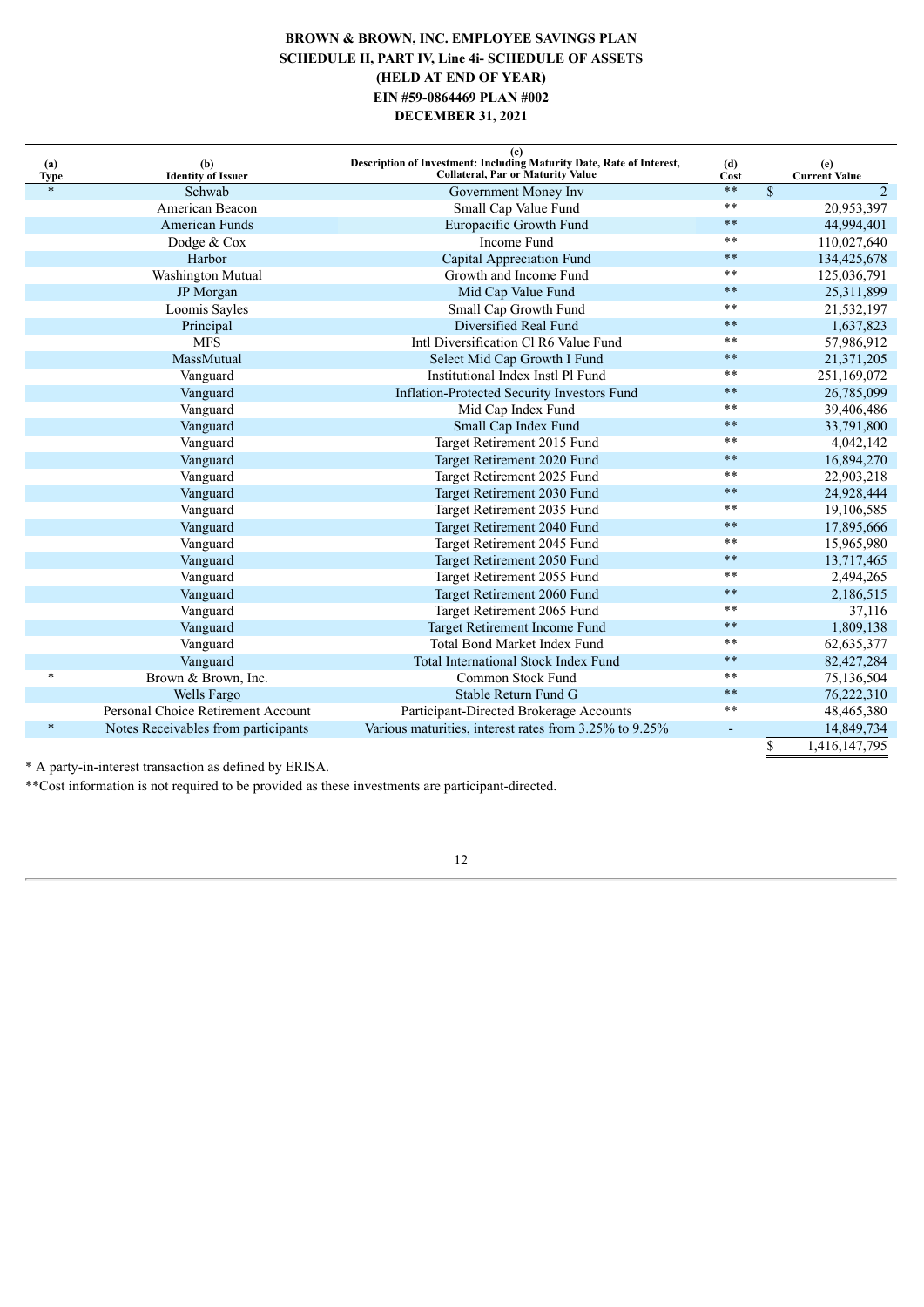# **SCHEDULE H, line 4a-SCHEDULE OF DELINQUENT PARTICIPANT CONTRIBUTIONS**

# **EIN #59-0864469 PLAN #002**

| <b>DECEMBER 31, 2021</b> |  |
|--------------------------|--|
|--------------------------|--|

| <b>Contributions Corrected</b><br><b>Outside Voluntary</b><br>Check Here if Late<br>Total Fully Corrected Under<br><b>Participant Loan</b><br><b>Fiduciary Correction</b><br><b>VFCP</b> and PTE<br><b>Contributions Corrected</b><br><b>Participant Contributions</b><br>2002-51 |                                                                |
|-----------------------------------------------------------------------------------------------------------------------------------------------------------------------------------------------------------------------------------------------------------------------------------|----------------------------------------------------------------|
| Program ("VFCP")<br><b>Contributions Not Corrected</b><br>Under VFCP                                                                                                                                                                                                              | Repayments are Included<br><b>Transferred Late to the Plan</b> |
| 9.10<br>9.10                                                                                                                                                                                                                                                                      |                                                                |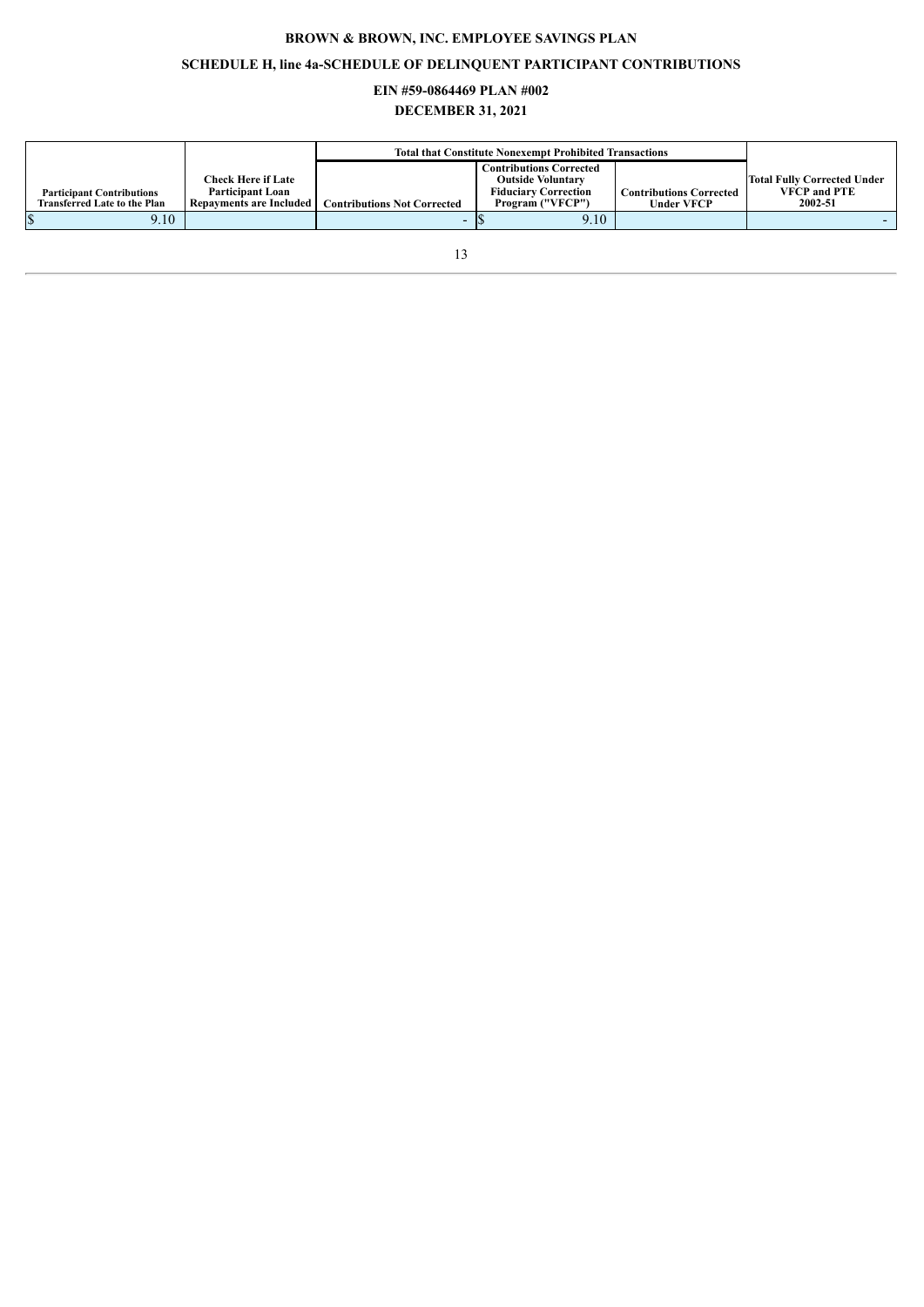#### SIGNATURE

Pursuant to the requirements of the Securities Exchange Act of 1934, the Trustee (or other persons who administer the Plan) has duly caused this annual report to be signed on its behalf by the undersigned hereunto duly authorized.

> BROWN & BROWN, INC. EMPLOYEE SAVINGS PLAN

Date: June 16, 2022

By: /S/ JAMES LANNI

James Lanni

Member, Investment Committee of the Brown & Brown, Inc. Employee Savings Plan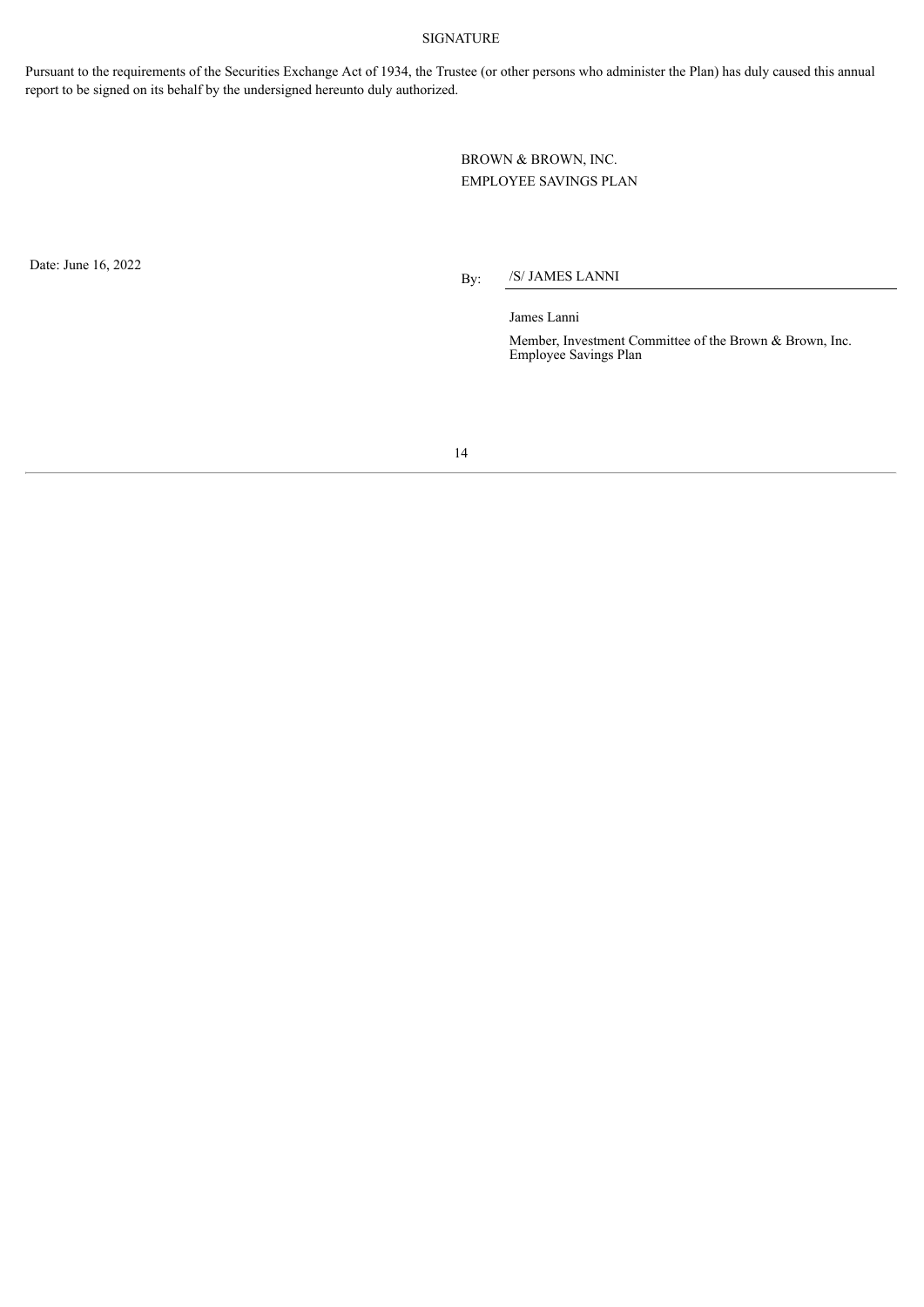**Exhibit Document**

23.1 Consent of [Independent](#page-15-0) Registered Certified Public Accounting Firm